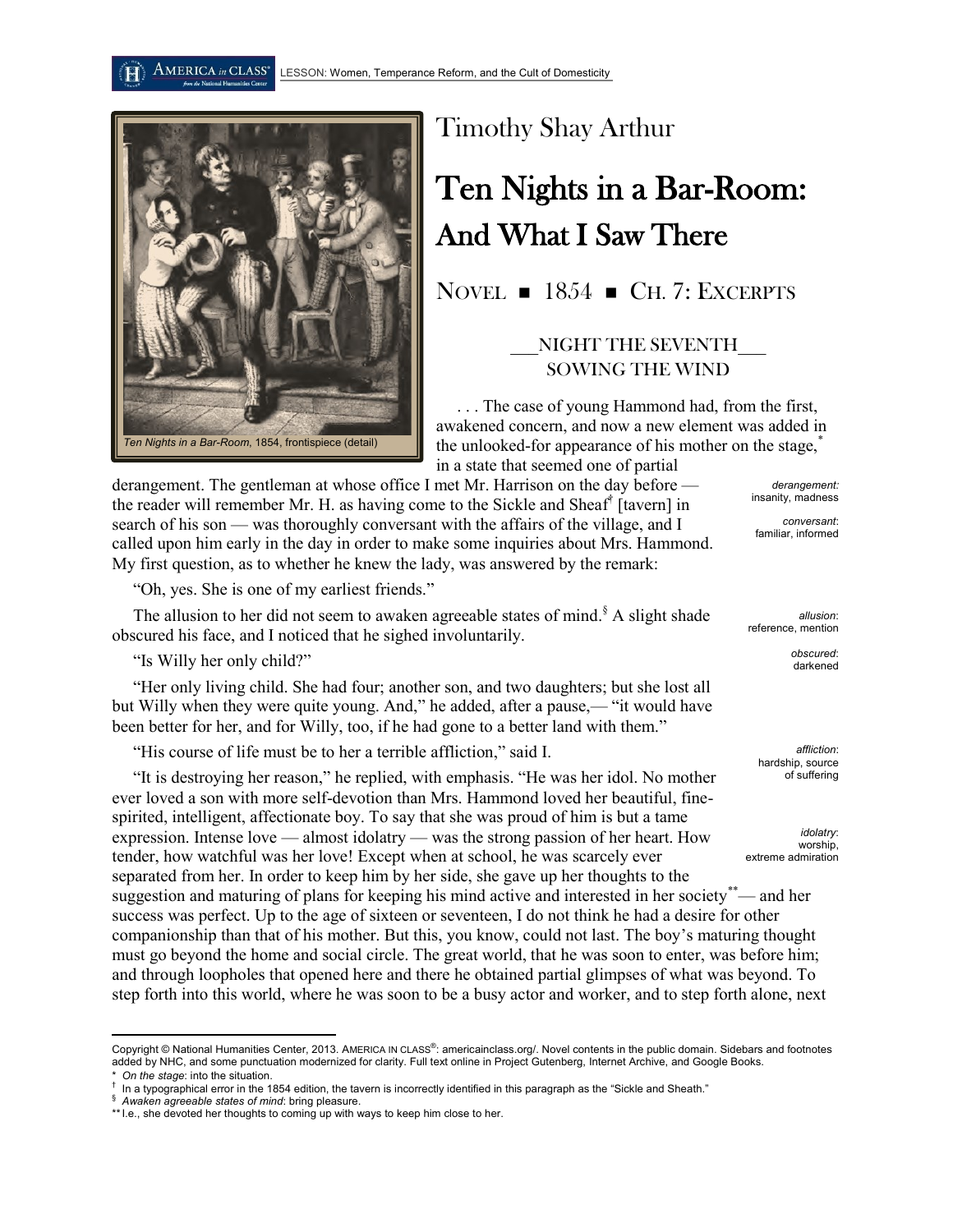came in the natural order of progress. How his mother trembled with anxiety, as she saw him leave her side! Of the dangers that would surround his path, she knew too well; and these were magnified by her fears — at least so I often said to her. Alas! how far the sad reality has outrun her most fearful anticipations.

"When Willy was eighteen — he was then reading law — I think I never saw a young man of fairer promise. As I have often heard it remarked of him, he did not appear to have a single fault. But he had a dangerous gift — rare conversational powers, united with great urbanity of manner. Every one who made his acquaintance became charmed with his society; and he soon found himself surrounded by a circle of young men, some of whom were not the best companions he might have chosen. Still, his own pure instincts and honorable principles were his safeguard; and I never have believed that any social allurements would have drawn him away from the right path, if this accursed tavern had not been opened by Slade [owner of the Sickle and Sheaf]."

"There was a tavern here before the Sickle and Sheaf was opened?" said I.

"Oh, yes. But it was badly kept, and the bar-room visitors were of the lowest class. No respectable young man in Cedarville would have been seen there. It offered no temptations to one moving in Willy's circle. But the opening of the Sickle and Sheaf formed a new era. Judge Hammond himself not the purest man in the world, I'm afraid — gave his countenance to the establishment, and talked of Simon Slade as an enterprising man who ought to be encouraged. Judge Lyman and other men of position in Cedarville followed his bad example; and the bar-room of the Sickle and Sheaf was at once voted respectable. At all times of the day and evening you could see the flower of our young men going in and out, sitting in front of the bar-room, or talking hand-and-glove with the landlord, who, from a worthy miller,<sup>\*</sup> regarded as well enough in his place, was suddenly elevated into a man of importance, whom the best in the village were delighted to honor.

"In the beginning, Willy went with the tide, and, in an incredibly short period, was acquiring a fondness for drink that startled and alarmed his friends. In going in through Slade's open door, he entered the downward way, and has been moving onward with fleet footsteps ever since. The fiery poison inflamed his mind, at the same time that it dimmed his noble perceptions. Fondness for mere pleasure followed, and this led him into various sensual indulgences,<sup>†</sup> and exciting modes of passing the time. Everyone liked him — he was so free, so companionable, and so generous — and almost every one encouraged, rather than repressed, his dangerous proclivities. Even his father, for a time, treated the matter lightly, as only the first flush of young life. 'I commenced sowing my wild oats at quite as early an age,' I have heard him say. 'He'll cool off, and do well enough. Never fear.' But his mother was in a state of painful alarm from the beginning. Her truer instincts, made doubly acute by her yearning love, perceived the imminent danger, and in all possible ways did she seek to lure him from the path in which he was moving at so rapid a pace. Willy was always very much attached to his mother, and her influence over him was strong; but in this case he regarded her fears as chimerical. The way in which he walked was, to him, so pleasant, and the companions of his journey so delightful, that he could not believe in the prophesied evil; and when his mother talked to him in her warning voice, and with a sad countenance, he smiled at her concern, and made light of her fears.

"And so it went on, month after month, and year after year, until the young man's sad declensions were the town talk. In order to throw his mind into a new channel — to awaken, if possible, a new and better interest in life — his father ventured upon the

l

*anxiety*: worry, dread

*anticipations:*  expectations

*reading law*: studying to be a lawyer

*urbanity*: charm, sophistication

*society*: friendliness, acquaintance

*countenance*: approval

*enterprising*: inventive, resourceful

> *fleet*: quick

*perceptions:*  judgments

*companionable*: friendly *proclivities*:

tendencies

*imminent*: about to happen

*chimerical*: imaginary

*countenance*: look on one's face

> *made light of*: joked about

*sad declensions*: declining morals

<sup>\*</sup> Simon Slade, the owner of the tavern, had once owned a gristmill.

<sup>†</sup> *sensual indulgences*: physical pleasures, lacking moral, spiritual, or intellectual value.